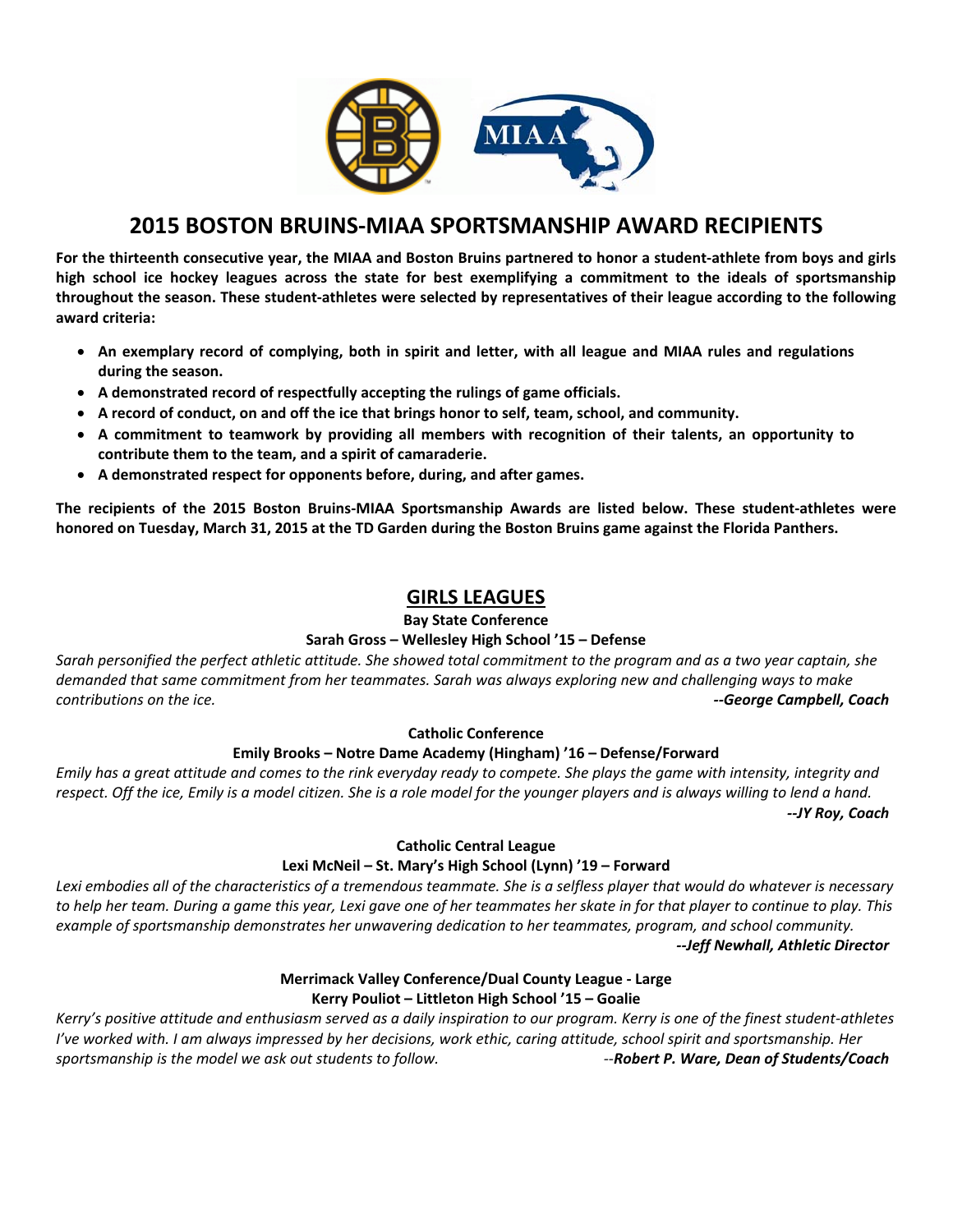#### **Merrimack Valley Conference/Dual County League ‐ Small Ali Longmoore – Waltham High School '15 – Goalie**

In her five years of high school hockey, Ali has always seemed to find a way to put her teammates first and herself second. She is always in good spirits and continually works to motivate her teammates and make them believe in themselves. Ali is a *positive, powerful voice in the locker room, and she leads by example on and off the ice.* 

 *‐‐Ryan Foley, Coach*

#### **Middlesex League**

## **Ali O'Leary – Reading Memorial High School '16 – Center**

As a coach, you pray for kids like Ali: unlimited ability and no ego. It doesn't get better than that. If you want to hear Ali talk, *ask her about one of her teammates. ‐‐Mike Golden, Coach*

#### **Northeastern Conference**

#### **Adrienne Porrazzo – Medford High School '15 – Defense**

As a captain since her freshman year, Adrienne has always welcomed her role as a leader, especially during this past season, when over half the Lady Mustangs were  $g^{th}$  and  $g^{th}$  graders. Throughout the year, she offered, in a positive way, *encouragement to all team members in a mentoring manner. ‐‐David McCarthy, Coach*

#### **SEMGHL – Coastal**

#### **Madison Scavotto – Falmouth High School '15 ‐ Goalie**

Madison is loyal to her teammates, working to provide both leadership and support to each member of the girls ice hockey team. She promotes teamwork and camaraderie by demonstrating her respect for others at the rink, in school and in the *community. ‐‐Erin Hunt, Coach*

#### **SEMGHL – Northeast**

### **Kathryn Jacobson – King Philip Regional High School '15 ‐ Forward**

Kathryn is a leading student-athlete willing to give up her own personal achievements for the achievement of the team. She is a special person whom has always been more than willing to spend her time to aid and guide the development of her *teammates or classmates. ‐‐Jack Unger, Coach*

#### **SEMGHL – Southeast**

#### **Emilie Peavey – Marshfield High School '15 ‐ Forward**

Emilie is an example of an unselfish, king, giving person. She encourages and guides her teammates in community service projects and the actions of a good citizen. Whether it be something as simple as asking a stranger if they need assistance, to *organizing a team based service project. ‐‐Don McNeil, Coach*

#### **SEMGHL – West**

#### **Lauren Tschirch – Medfield High School '15 ‐ Forward**

Lauren is a senior captain who demonstrates hard work and leadership both on and off the ice. She leads by example with her *dedication and commitment to being a student‐athlete. ‐‐Molly Norton, Coach*

## **BOYS LEAGUES**

**Bay State Conference**

#### **Ron Pucci – Dedham High School '15 – Center**

Ron is not the biggest player, but he plays with tremendous heart and intensity. He is a quiet leader that leads by example. He *is headed to the Marine Corps this summer. ‐‐Stephen Traister, Athletic Director*

#### **Big Three**

## **Stephen Ulich – Brockton High School '15 – Left Wing**

Stephen was a great role model for his teammates. He led by example with his tremendous work ethic, discipline, and *dedication to the team.* 

 *‐‐Chris Cunningham, Coach*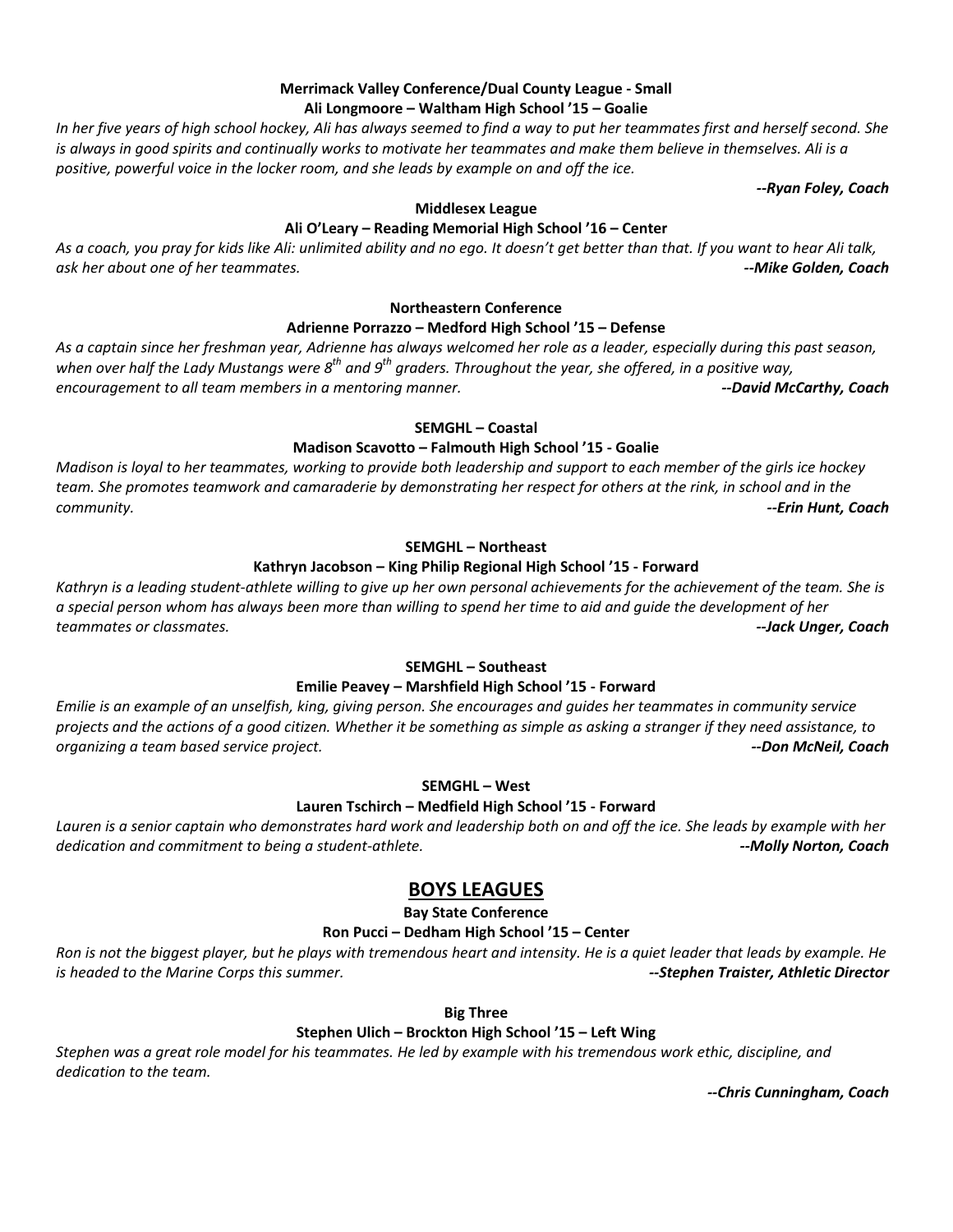#### **Boston City League Thomas Guarino – East Boston High School '17 – Forward**

Thomas conduct off the ice is what other players should live up to. He gives himself to all our players to show them what true leadership is, on and off the ice. He was also a key person in the community with his help during the Breast Cancer hockey *tournament. ‐‐Robert Anthony, Coach*

#### **Catholic Central League – Large**

## **Paul Frisoli – Arlington Catholic High School '15 – Forward**

Paul is a three sport varsity athlete (golf, ice hockey and baseball). He has shown leadership through perseverance, dedication to his team and a strong work ethic. These characteristics earned him the respect of our opponents as well as *his teammates. ‐‐Dan Shine, AD/Coach*

#### **Catholic Central League – Small**

#### **Alex Afanasiev – Saint Joseph Preparatory High School '15 – Forward**

Alex is an exceptional student and a peer leader to his younger teammates, pushing them in their pursuit of academics as well as helping them improve their hockey skills. Alex has been a model player on and off the ice; there is nothing more a coach *could ask of someone. ‐‐Robert Dwyer, Coach*

#### **Commonwealth Athletic Conference**

#### **Jake Towski – Northeast Metro Regional Vocational School '15 – Left Wing**

On the ice Jake treats his teammates, opponents, and officials with respect and civility. Off the ice he is an exceptional young man, revered by his teachers, friends, and family. Jake holds his love of his team and love of the game above himself, he is the *ultimate teammate. ‐‐Jeremy Scafidi, Coach*

#### **Coughlin Conference**

#### **Dan Baldino – Ayer‐Shirley High School '15 – Center**

Dan is a leader in the Ayer school community. He is a four year honor student, two sport captain, and role model for the entire community. He has donated countless hours of his own personal time to the community to volunteer at the local learn to skate *program and junior baseball clinic. ‐‐Eric Short, Coach*

#### **Fay‐Wright Division**

#### **Brian Turnbull – Chicopee High School '15 – Defense**

Brian is one of the nicest people you could meet. He leads our team as a captain through example with his mild manner and all business on the ice attitude. He organizes the community service for the whole team and has done extra hours on his own. These projects include, Learn to Skate, Stuff the Bus, Relay for Life and Stock the Shelf. **These projects include, Coach** 

#### **Greater Boston League**

#### **Andrew Cronin – Medford High School '15 – Forward**

Andrew continuously put his school, peers and community ahead of himself throughout his entire career. Give me the "Andrew Cronins" of the world every year and our jobs would be so much easier. **Example 20 and 10 and 10 and 10 and 10** and the Control of the Control of the Control of the Control of Control of the Control of the Control of the C

#### **Hennessy League**

#### **Jenny Dunn – Lee Middle & High School '15 – Forward**

The Troy Sportsmanship Award has evolved into one of the most prestigious awards given to a Berkshire County high school student athlete. Players considered for the award possess many of the attributes promoted and dedicated to by Mr. Troy. These include good sportsmanship, team leadership, respect of officials, coaches, teammates and others, dedication to team, and a true desire to promote the game of ice hockey. The 2014-2015 Donald Troy Sportsmanship Award was presented to Lee *Middle & High School hockey player Jenny Dunn. ‐‐Bill Loehr, Berkshire NIOHA President*

#### **Hockomock League**

## **Griffin Lynch – Milford High School '15 ‐ Forward**

Griffin is an intelligent young man who continues to thrive academically as well as athletically. He is an excellent communicator, he is focused in and out of the classroom and he is emotionally discipline on and off the ice.

 *‐‐Peter Boucher, Athletic Director*